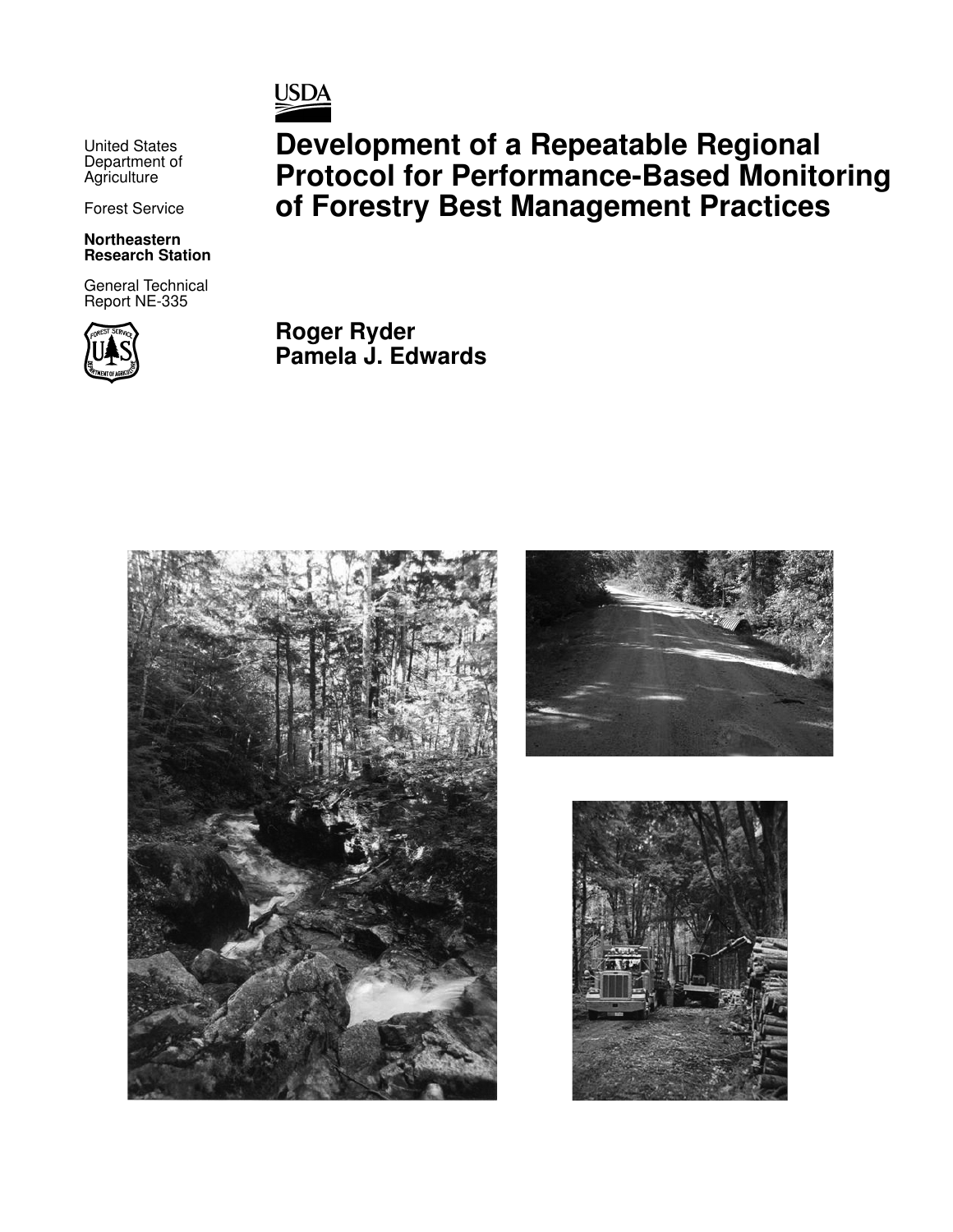## **Abstract**

There has been a long-standing interest in improving Best Management Practice (BMP) monitoring within and among states. States monitoring the implementation and effectiveness of BMPs for forest operations take a variety of approaches. This creates inconsistencies in data collection and how results are reported. Since 1990 attempts have been made to develop a consistent BMP reporting methodology; the attempts have met with varying degrees of success, utility, and acceptance. Traditional monitoring focused on individual BMPs in terms of prescriptive guidelines, but this approach created inconsistent monitoring methodologies. To improve consistency and allow a more universal method for BMP monitoring, the approach to developing the protocol, described herein, focuses on the underlying "principles" which guide the design and applicability of BMPs. Shifting emphasis to the underlying principles facilitates outcome or performance-based monitoring of BMPs, which is a more universal, less subjective, and more direct means of evaluating BMP performance for protecting water quality. In turn, repeatability is improved. In this paper we discuss the development process and initial testing of a consistent repeatable BMP monitoring protocol for timber harvesting activities adjacent to water bodies. The protocol could be applied across much of the United States.

# **The Authors**

ROGER RYDER was the northern team leader for the Policy, Planning and Management Division of the Maine Forest Service. He earned his B.S. in forestry from the University of Massachusetts and M.S. degree in forestry from the University of Maine. He was the principal developer of the early drafts of the Regional BMP Protocol and led its development from inception in 1999 through 2003.

PAMELA J. EDWARDS is a research hydrologist with the Northeastern Research Station's Timber and Watershed Laboratory in Parsons, WV. She earned B.S. and M.S. degrees in forest science and forest hydrology, respectively, from The Pennsylvania State University, and a Ph.D. in forest soils from North Carolina State University. She has conducted watershed management and forest hydrology research since 1981.

**Cover Photos**, clockwise from left: stream and riparian area, road and stream crossing, and log truck and forwarder at a landing; first two photos by Roger Ryder, third photo by Albert Todd.

Manuscript received for publication 25 March 2005

The use of trade, firm, or corporation names in this paper is for the information and convenience of the user. Such use does not constitute an official endorsement or approval by the U.S. Department of Agriculture or the Forest Service of any product or service to the exclusion of others that may be suitable.

Published by: For additional copies: USDA FOREST SERVICE USDA Forest Service 11 CAMPUS BLVD SUITE 200 Publications Distribution NEWTOWN SQUARE PA 19073-3294 359 Main Road

 Delaware, OH 43015-8640 September 2005 Fax: (740)368-0152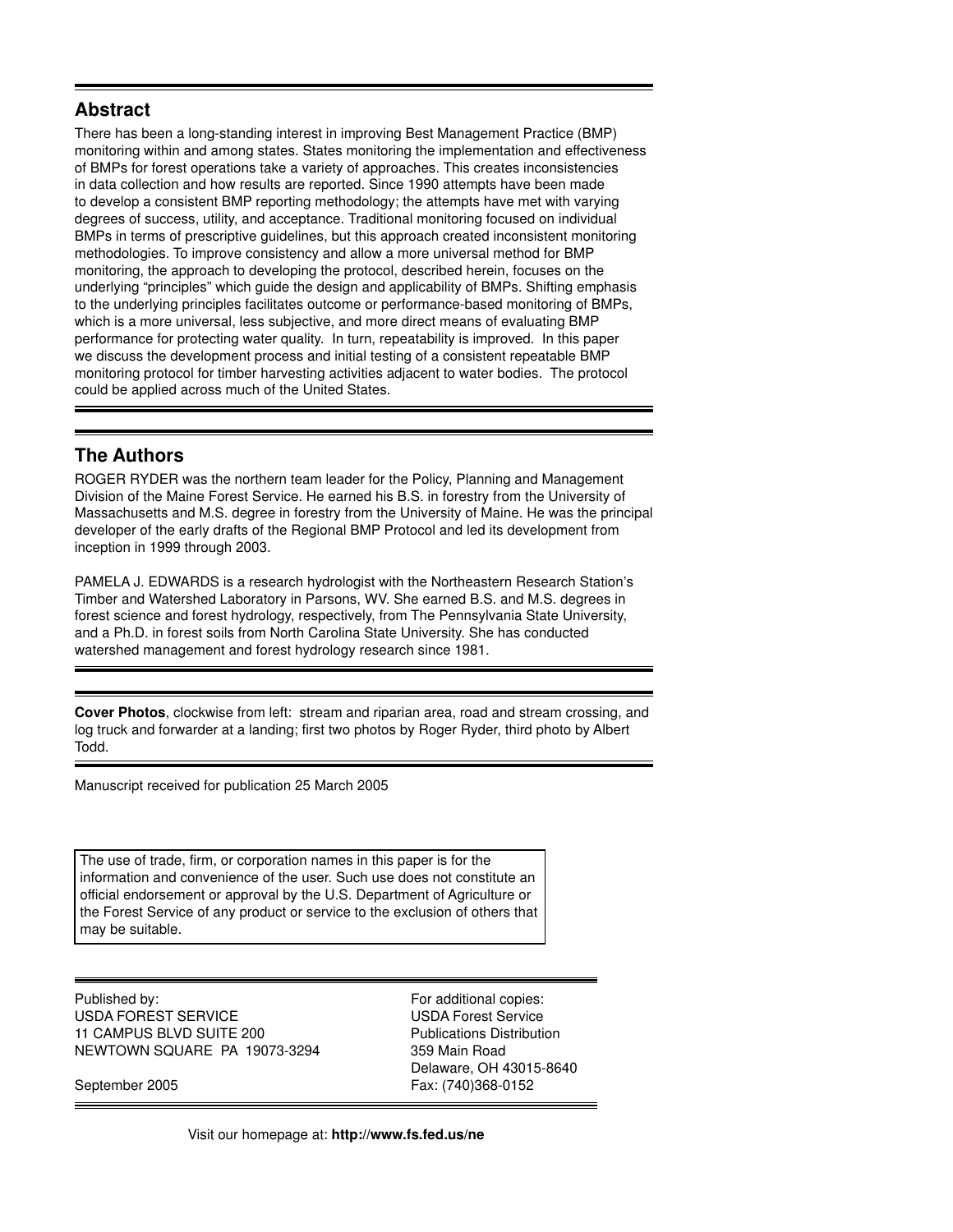### **Introduction**

In the United States, the U.S. Environmental Protection Agency (U.S. EPA) regulates water pollution through various permit processes. Non-point source pollution specifically became addressed in sections 404, 208 and 319 of the 1972 Clean Water Act (CWA) and its reauthorization in 1993. These sections exempt silvicultural and other forest operations from needing permits through Best Management Practice use and reporting. As a result, states developed unique sets of forestry BMP guides or rules to protect water quality; each state must prove to U.S. EPA that BMPs are being implemented (Ryder et al. 2003).

To meet implementation and reporting requirements, states take various approaches to monitor BMP implementation and effectiveness (Edwards and Stuart 2002). Although U.S. EPA has supported development and publication of general guidelines, such as Dissmeyer (1994), there are no standards or required procedures set by federal law for monitoring and reporting requirements. Consequently, there is inconsistency among states in effectiveness and the rigor used to evaluate BMPs. These inconsistencies are among several factors that have allowed and contributed to criticisms by individuals inside and outside the forestry profession regarding whether BMPs are as effective as they are purported and whether forestry should continue to receive a silvicultural exemption.

In response to concerns from U.S. EPA and other federal agencies regarding inconsistent environmental monitoring for all industries, a national Water Quality Monitoring Council was established in 1997 to develop a basis for rational monitoring, comparative methodologies, and consistent analysis and reporting. More recently, the National Council of Air and Stream Improvement (NCASI 2001) reinforced the need for better quality data to evaluate forestry BMPs when they stated: "Most states recognize the potential for water quality impairment from timber harvesting, especially soil erosion and sedimentation caused by roads and stream crossings. The states repeatedly report a serious lack of monitoring information, and generally fall back on widely accepted generalizations about the impact of timber harvesting on water quality." However, many of these widely accepted generalizations are not well founded in terms of rigorous analysis. Many originate from studies that measured surrogates of BMP effectiveness rather than direct BMP effectiveness, or they were limited in terms of spatial replication (both locally and regionally) and long-term evaluation of effectiveness (Edwards 2004).

To credibly evaluate the effectiveness of forestry BMPs, it has become necessary to take a more scientifically rigorous, consistent, and supported approach. Development of a consistent, repeatable protocol with wide application is one way to achieve credible evaluations. The objectives of this project were to identify the key components of a wide-area protocol and determine if a regional or wide-area repeatable BMP monitoring protocol could be developed (and tested) utilizing the underlying principles of BMP practices, while still maintaining state control over BMP guidelines.

A Regional BMP Monitoring Protocol for timber harvesting as it relates to water quality, funded by the USDA Forest Service and U.S. EPA, has been developed and tested in 11 states in the northeastern United States. Recommendations by Beard et al. (1999) were used in the overarching framework of protocol development using consistent data-gathering with well documented procedures to ensure results are reliable and comparable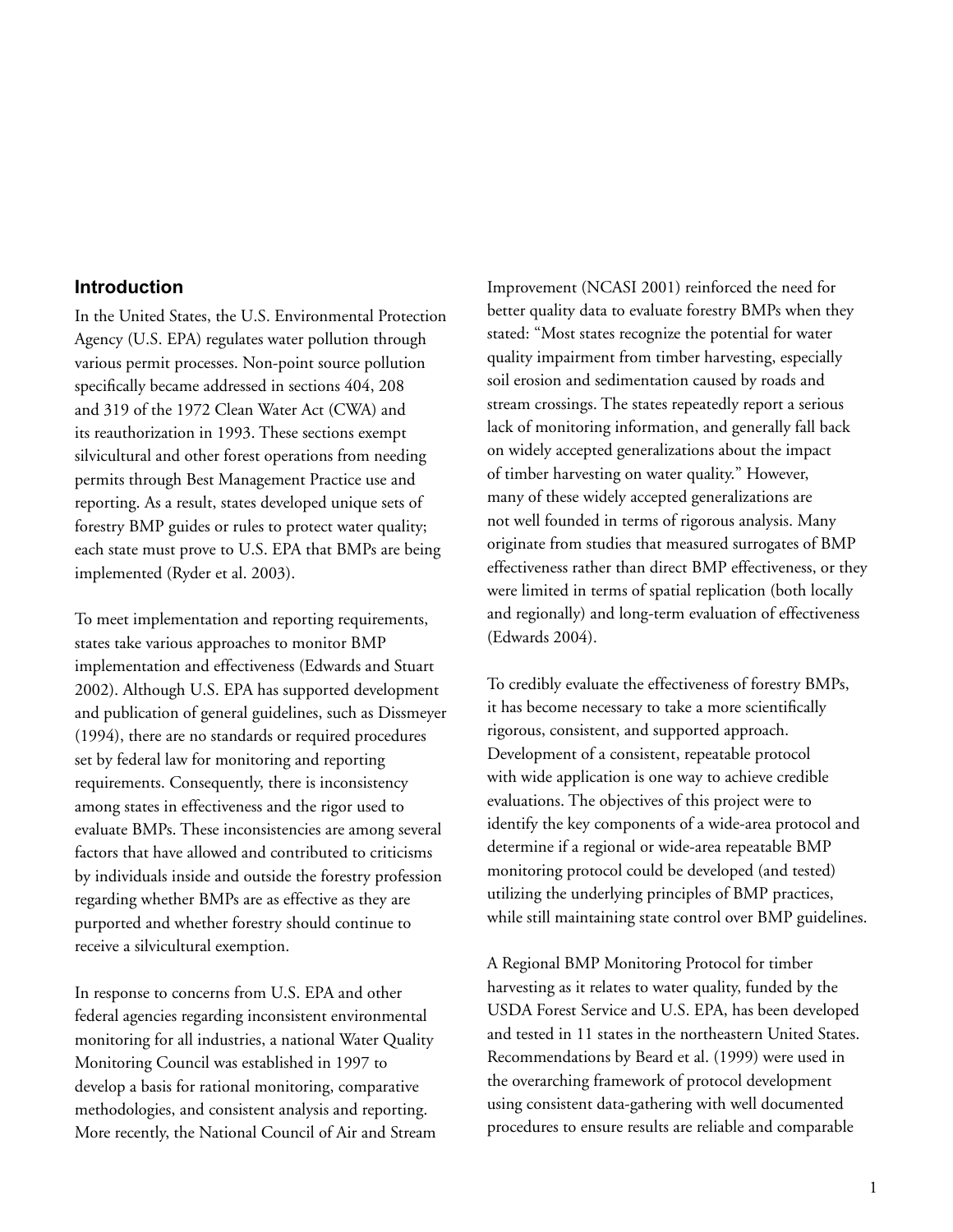to other data collected with the protocol and to other studies. In this paper we describe the steps taken thus far in protocol development, some features of the protocol, and important components that were found to be key elements for protocol development. The on-site evaluation using the protocol should compliment and benefit other water quality evaluations, such as water chemistry and biologic assessments.

An extensive test of the protocol began in five northeastern states in June 2004. A final report on the test results is expected in early 2006. Collaboration continues with local, state, federal, and research interests from various sections of the country to: (1) ensure the protocol can be used in diverse field situations; (2) ensure scientific credibility; and (3) identify BMP guidelines that address specific local or regional concerns and needs but cannot be evaluated well with the current protocol questions. This information will be used to revise the protocol to improve its performance and expand its applicability.

## **Process of Protocol Development**

The initiative to develop a protocol originated from the Sustainable Forestry Initiative (SFI) BMP training sessions for loggers and foresters in Maine and from the Maine Forest Service's intent to modify and improve the state's BMP implementation and monitoring program. On-site interactive BMP field training for loggers, road construction and maintenance crews, and foresters demonstrated the need for and had the greatest influence on subsequent protocol development. Questions and open discussion that arose during training led to a change in the approach to questions for on-site BMP evaluation. Questions similar to: "How do we know we installed a water bar correctly?" or "What is the water bar suppose to accomplish?" created an investigative approach that focused on outcomes or performance. The shift from "What does the BMP manual require?" to "What is the expected outcome or performance?" led to a landslide of creative thoughts. As this change in thought process occurred, training approaches also shifted toward meeting outcomes or performances instead of prescriptive measures. This allowed exchange of ideas and removed barriers that previously had impeded technology transfer.

In a 3-year period, more than 200 loggers, foresters, and road construction personnel participated in the interactive training in Maine. Due to the changes in the training approach, instructors were asked to document questions and associated answers from the workshops and create a performance-based training and evaluation guide for BMPs. These questions evolved into the first draft of the BMP evaluation protocol.

To move the protocol along more formally, Maine's Forest Advisory Team (FORAT), which consists of a diverse group of stakeholders with various interests and knowledge of BMPs, provided and solicited input and guidance. The team focused on reducing the subjectivity of data collection and improving the understanding of terminology. Information from the SFI BMP training sessions was used to focus and enhance discussions. One specific field site evaluation by FORAT members provided the single most influential event illustrating the need to focus on BMP principles and outcomes. The team initially scored a harvest site as failing because no BMPs were observed during an inspection, but upon further investigation the participants found no evidence of sediment delivery to the stream or other soil movement/deposition concerns. This situation created the opportunity to focus on the difference between following a BMP manual (i.e., a prescription) versus meeting specified performance objectives. Using performance objectives, the team re-evaluated the site and rated it as excellent in controlling sediment and soil movement. Ultimately, they acknowledged the activities on the site had been well planned, which is a very important BMP practice. Without focusing on performance, it is difficult to give credit for good planning. As a result of this field test, efforts to improve the monitoring protocol began focusing on performance and outcomes.

As the protocol became more formally developed into a usable document, the USDA Forest Service's (USFS) Northeastern Watershed Team and U.S. EPA became interested and offered funding to expand the protocol development within the 20 states in the USFS Northeastern Area and Virginia (Fig. 1). The importance of involvement by U.S. EPA's Washington Office staff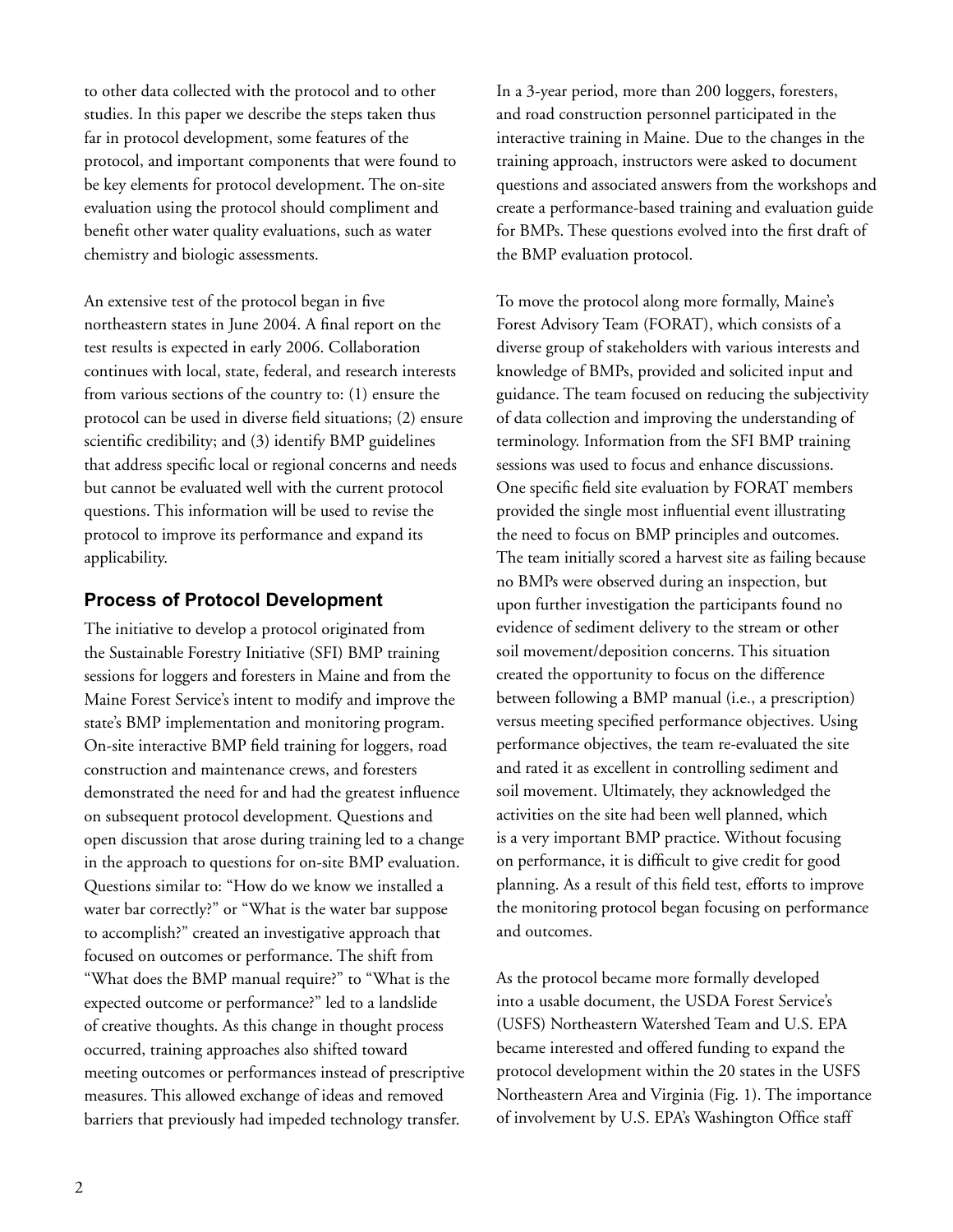

Figure 1.—Data collection for and testing of the various versions of the Regional BMP Protocol occurred in states that are shaded on this map.

during the early stages of development was essential to ensure consistency between this project and U.S. EPA's National Management Measures (U.S. EPA 1993) for forestry non-point source pollution. The National Management Measures are a guide and a resource for states when developing their BMPs.

States, watershed projects, a variety of organizations, and individuals were invited to participate in the various steps of the protocol development, testing, and review (Appendix). Participants included representatives from Maryland, West Virginia, Virginia, Pennsylvania, Ohio, Indiana, Wisconsin, Vermont, Massachusetts, New Hampshire and Maine, the New York City Watershed Council, Maine's Atlantic Salmon Commission, the Chesapeake Bay Project, EPA Washington Office staff, American Forest and Paper Association, Master Logger Program of Maine, Master Logger Program of Maryland, Northeast Area State Foresters Association, MeadWestvaco, International Paper Company, a variety of independent foresters, and other stakeholders. After receiving training on the protocol's use, representatives throughout the northeastern area and Virginia (Table 1) tested the protocol to ensure the protocol's performancebased approach and methodology were valid across this wide area. Regional testing matured the protocol from a state protocol to a regional protocol.

### **Protocol Contents**

The Regional BMP Monitoring Protocol is a living document and has undergone multiple iterations, and continues to be refined. The protocol is an expert system that is the culmination of multiple experts' input, for which a repeatable process is used to identify problems and solutions. Expert systems transfer expert knowledge, experience, and process into a format that other nonexperts can follow; the results of an evaluation are the same or very similar to those that would have been obtained by experts in that field of study.

A series of questions with associated answer options was developed to create a data collection form. The question sequence is structured as a dichotomous key, like those used for tree identification. The answer for a question determines the subsequent sequence of questions. The end result is similar to a trouble-shooting guide for problem solving. This approach to evaluation and technology transfer is well documented in the medical profession and is employed to develop a consistent and effective triage process in hospital emergency rooms (Brieman et al. 1984). Such a systematic approach increases the probability that each site evaluation (or any evaluation process) will be conducted in a methodical and unbiased manner.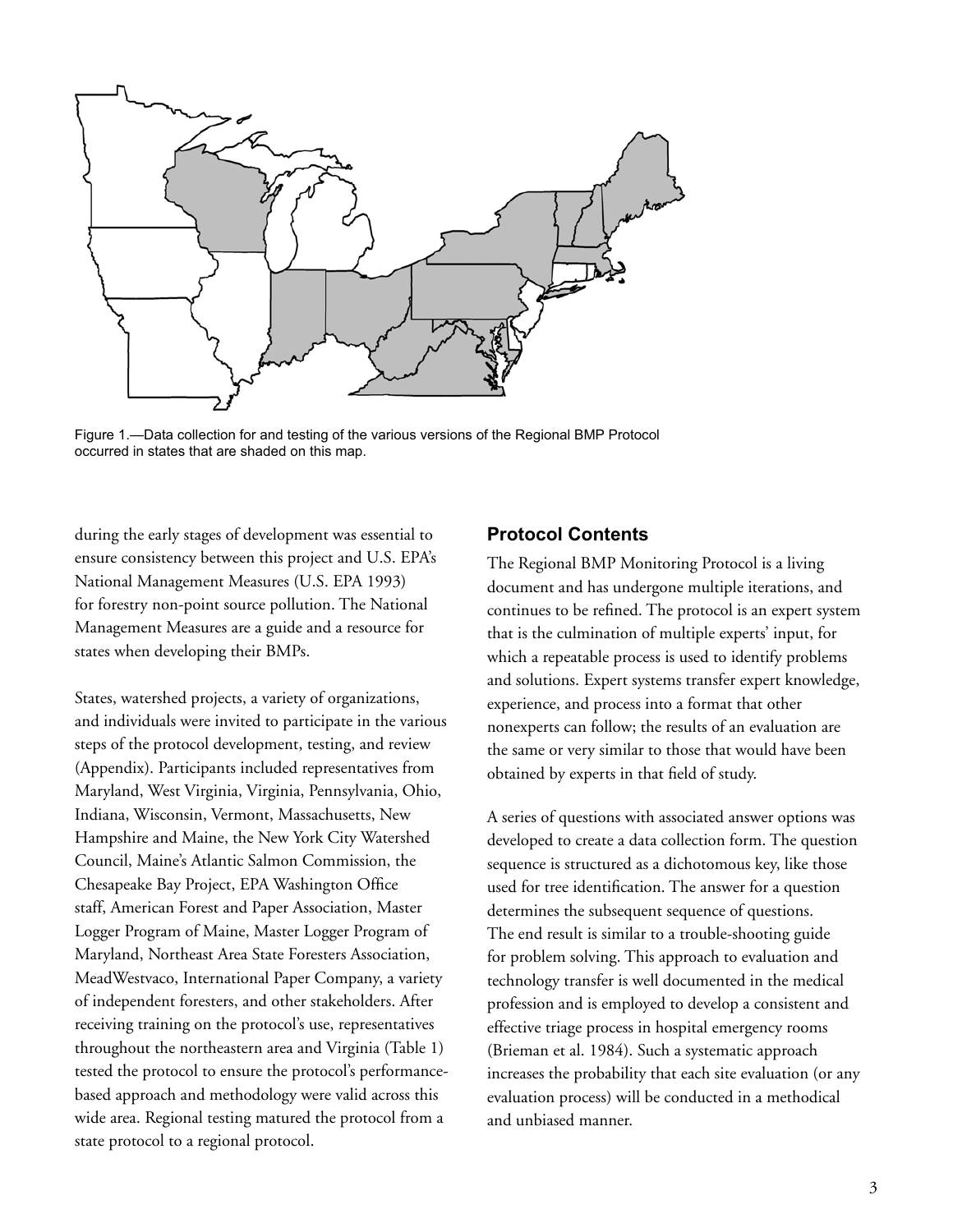| State or organization that field tested<br>and/or collected data | Field test<br>participant<br>2002 | Sample data<br>collection<br>participant 2002 | Field test<br>participant<br>2003 | Sample data<br>collection<br>participant 2003 |
|------------------------------------------------------------------|-----------------------------------|-----------------------------------------------|-----------------------------------|-----------------------------------------------|
| Maryland DNR, Forest Service                                     | X                                 | X                                             | X                                 | X                                             |
| New York City Watershed Council                                  | X                                 | X                                             |                                   |                                               |
| Indiana DNR, Div. of Forestry                                    | X                                 | Χ                                             | X                                 | X                                             |
| Ohio, DNR, Forestry                                              | X                                 |                                               | X                                 |                                               |
| West Virginia, Div. of Forestry                                  | X                                 |                                               | X                                 |                                               |
| New Hampshire, DRED                                              | X                                 |                                               | X                                 | Х                                             |
| Wisconsin, DNR                                                   | X                                 | X                                             | X                                 |                                               |
| Pennsylvania, DCNR, Forestry                                     | X                                 | X                                             | X                                 |                                               |
| Vermont, DNR                                                     |                                   |                                               | X                                 | X                                             |
| Massachusetts, DNR                                               | X                                 |                                               | X                                 | X                                             |
| Maine, DOC, MFS                                                  | X                                 | X                                             | X                                 | X                                             |
| MeadWestvaco, Maine                                              | X                                 | X                                             |                                   |                                               |

#### Table 1.—List of participants that conducted field tests and/or collected data.

Because the protocol focuses on performance, the areas evaluated for BMP effectiveness at each forest operations site, or sample unit (Fig. 2), are those most likely to be involved with contributing sediment or acting as a conduit for sediment delivery to water bodies, influencing shading of water bodies, and altering the hydraulics of water due to the crossing structures. Consequently, the focus is on areas in close proximity to water bodies (the area immediately outside the riparian buffer, the riparian buffer, and the water body crossing) and the water bodies themselves; these areas comprise the sampling area (see sidebar, "Sampling Units"). The protocol evaluates different components of the sampling area, such as the road approaching the water crossing, the water crossing, and the riparian area. Evaluation in the sampling area starts at the furthest point from the water body and proceeds toward the water body. For example, the evaluation of a haul road water body crossing starts outside the riparian buffer, at a distance defined by slope distance outside the buffer. Next the area inside the riparian buffer is evaluated, followed by

the water body crossing. The haul road approach for the opposite side of the water body then is evaluated in the same manner. This process ensures all areas are evaluated, protocol questions are answered, initial visual perceptions do not alter or short-circuit the evaluation process, and subsequent statistical analysis compares variables collected from like situations.

The protocol is composed of multiple sections: (1) general information, which includes socially focused questions, such as landowner types, harvest unit acreage, and involvement with state stewardship programs, logger training, and certification programs; (2) water body crossings (haul roads and skidder crossings) and associated approaches; (3) haul roads located within a riparian or buffer area; (4) hazardous material handling and disposal; and (5) riparian or buffer areas. Where relevant, each section (e.g., a water body crossing) has a subsection with questions about site attributes, such as slope of land and specific soil information.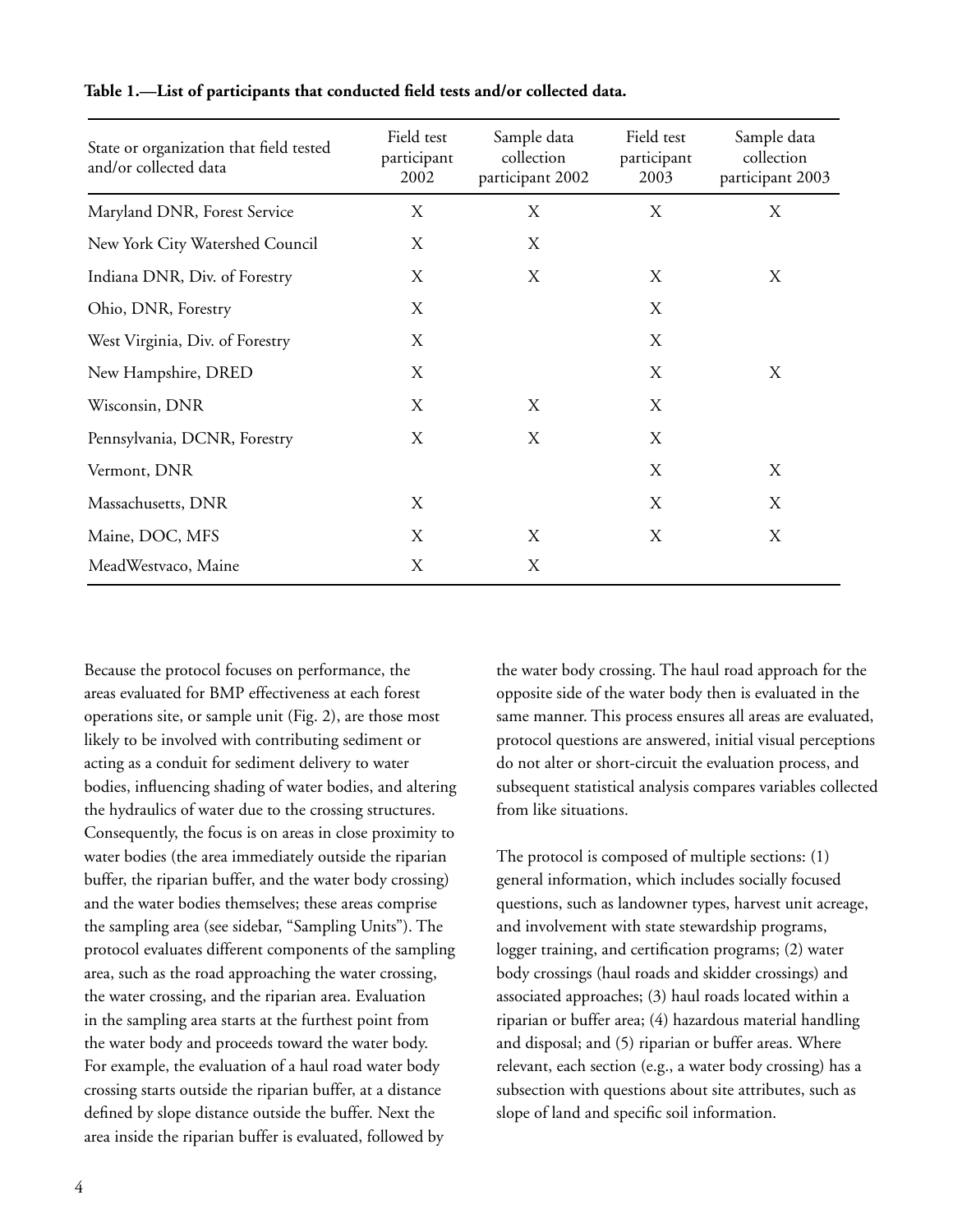# **Sampling Units**

The Regional BMP Monitoring Protocol defines a sample unit as "a contiguous harvest unit that includes either or both a riparian zone or a water body crossing. It is bounded by any combination of water bodies, the boundary of the harvest area, or a land ownership boundary. The sample unit starts when a water body is crossed or a riparian area entered [assumes entrance by a road or trail]. A new sample unit begins each time a water body is crossed and ends at the next water body, the edge of the harvest area, or the land ownership boundary, whichever is encountered first." The outer boundary of the sampling area is defined (in feet) by the length of the slope distance outside the riparian buffer where there is greater than a 5 percent change in slope for a minimum distance of 25 ft.

To envision this concept, it may be helpful to think of the harvest area as a house and the sample units as rooms in the house. The house has several rooms; when you pass through a doorway you move from one room into another. Similarly, in the sample unit framework, the doorway represents a water crossing, and each wall represents a property line, riparian zone, or edge of a harvest. As you cross a water body, you enter the next sample unit.



Figure 2.—Examples of sample unit boundaries in the Regional BMP Monitoring Protocol.<sup>1</sup> The shaded area is a combination of riparian buffer width plus a defined slope distance outside the riparian buffer. Sample Unit 1 has only a riparian buffer and the boundaries of the harvest to delineate the sample unit and no water crossing; Sample Unit 2 has a water crossing and two riparian buffers and the boundaries of the current harvest to delineate the sample unit; Sample Unit 3 has a water crossing, a riparian buffer and the boundaries of the current harvest to delineate the sample unit. Note: when a water body crossing is part of a sample unit, the entire water crossing and the associated approaches are considered part of and evaluated as a component of the water crossing, though the approaches may be in another sample unit.

<sup>1</sup> Ryder, R.; Post, T.; Welsch, D.; Sykes, K. 2003. **Regional BMP monitoring project grant report.** Unpublished report. On file at USDA Forest Service Northeastern Area State and Private Forestry, Durham, NH.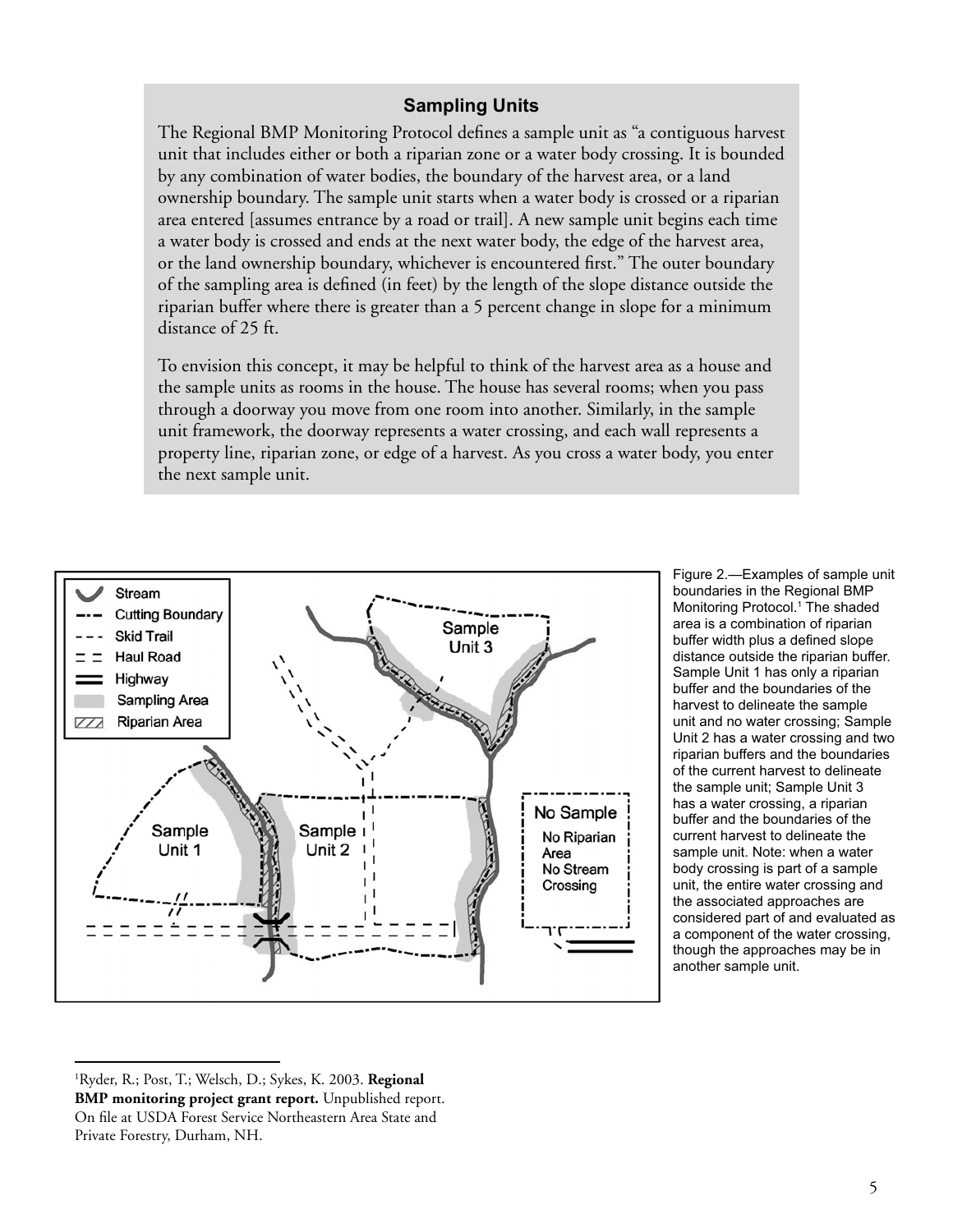During development of the protocol, a concern was raised: Are new issues, such as fish passage and large woody debris, evaluated sufficiently? To some degree, this illustrates the evolution of interpretation of the Clean Water Act. Consequently, we solicited expert advice and altered and added questions, which were guided by recent research.

The protocol has three intents: (1) monitoring BMP performance related to water quality; (2) obtaining information to assist trainers in focusing future education to areas needing improvement; and (3) highlighting trends in water quality protection. This plurality of protocol objectives is accomplished using cause and effect questions imbedded in the series of questions related to BMP implementation. A series of questions related to a haul road crossing might ask about the type of road construction, duration of road use, if and how far soil moved, type of soil that moved, cause of soil movement, and quality of BMP practice implementation. These questions allow preliminary analysis of BMP performance and assist in identifying areas to emphasize in future training.

Balancing the temptation to add questions against the desire to eliminate questions for brevity required patience and creativity. Each question was evaluated for its importance in answering a larger, more holistic question. For example, to evaluate the larger question: "Does the water body crossing structure allow fish passage?", individual questions about the crossing structure that are known to inhibit or encourage fish passage were asked. These included questions about the presence or absence of continuous natural substrate through the bottom of the crossing, whether a hanging or perched culvert was present, or if the crossing structure was narrower than the active channel width. Each of these questions can be answered more objectively and precisely than the larger, potentially more subjective question, and each answer provides information needed to determine whether fish passage is possible. If a question does not provide important information or if it provides redundant information obtained from other questions, it is eliminated. Typically, several iterations are required to evaluate the value of each of the questions in the context of the current body of questions.

The protocol process may overwhelm a new user. However, with a 1½ day training session and experience of evaluating approximately 10 sample units, one person typically can evaluate a haul road water body crossing in about 20 to 30 minutes<sup>1</sup>. Maintaining a reasonable evaluation time per sample unit is paramount to controlling the costs involved with protocol use or any other monitoring process. The dichotomous key structure, which requires that only relevant questions be answered (e.g., see Appendix), and limiting the questions only to those most essential to answering the larger question, controls costs and user time.

# **Factors Considered During Protocol Development Terminology, Definitions, and Phrasing**

The first, and perhaps most important step is to ensure the potential for broad use and consistent evaluation was to establish single definitions. Definitions have to be applicable across the entire area of consideration, and all users need to be willing to accept and use them during protocol application, data analysis, interpretation, and dissemination of results. Common terminology and definitions assure that questions about BMP implementation and performance are interpreted and answered consistently across responders. Access to definitions in a glossary provided at the end of the protocol helps to assure that all subsequent summaries or analyses concerning BMP performance are not suspect or open to multiple interpretations.

It is paramount to develop and accept common terminology and definitions. People have strong bonds with the words they use, and words may carry cultural, professional, educational, political, or socio-economic associations. As a result, people have limits of comfort with the definitions of words they use. Consequently, no single person controlled the wording or definitional development of the protocol, and concession and consensus were important. Acceptance was essential from the many diverse parties that are expected to use the protocol and the individuals that will employ the resulting information.

During the various testing stages of protocol development (Appendix), we sought written comments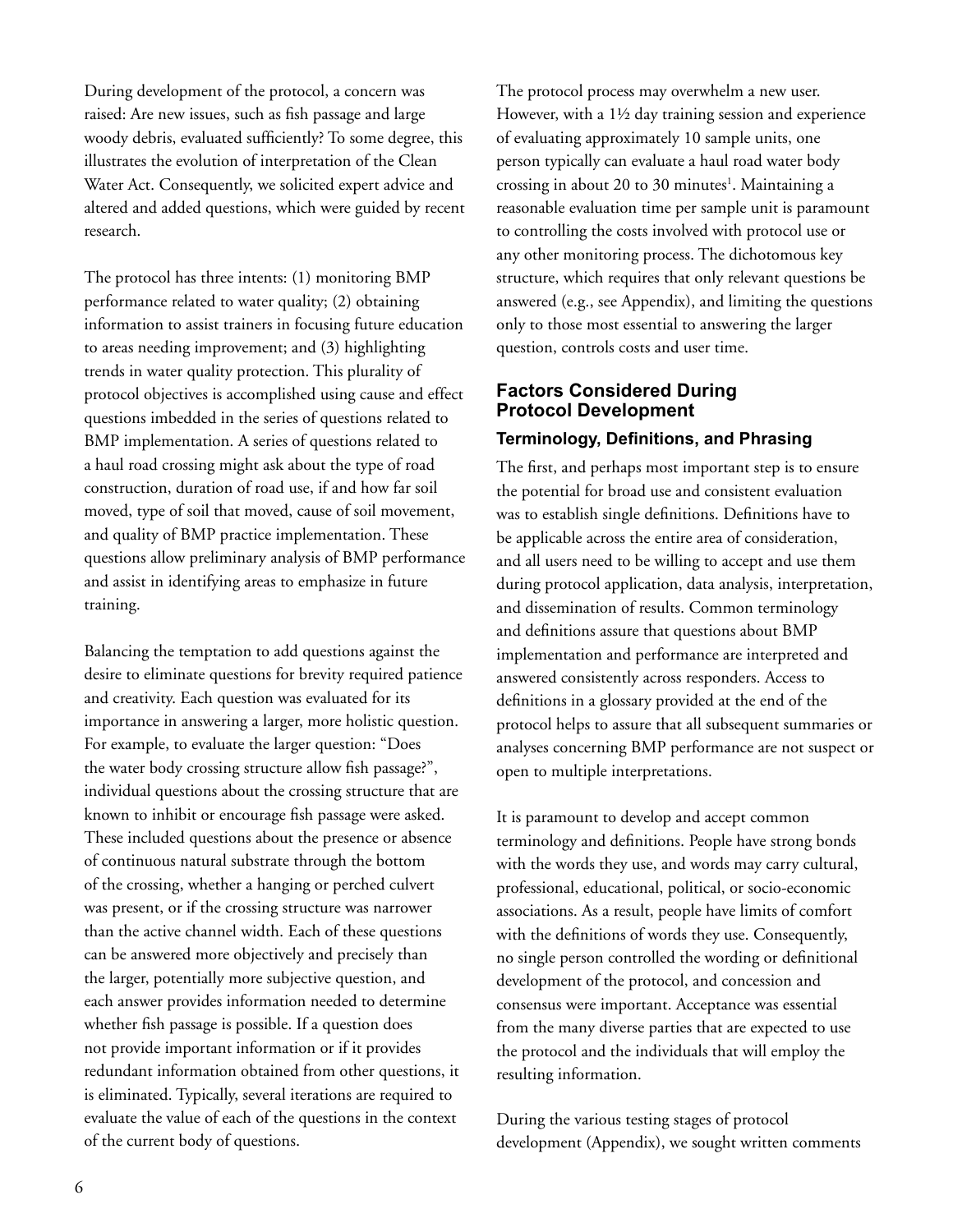and suggestions for improvements pertinent to wording and terminology. To date, approximately 250 individuals have seen and reviewed at least a portion of the protocol, and approximately 75 individuals have field tested the protocol in 11 states. The current protocol has undergone seven major verbiage edits. These changes clarified terminology, specific wording of the protocol questions, on-site application of the protocol, and answer choices. To improve the understanding and comfort level with definitions and terminology, we sometimes employed the use of local qualifiers in addition to definitions. Along with local qualifiers, we continually improved or expanded definitions using descriptors that might be more widely known and understood. For example, when evaluating the adequacy of (stream crossing) culvert widths, local qualifiers and scientific descriptors were provided to consistently evaluate culvert widths with respect to the active channel width. Since stream channel width usually is defined scientifically as the width at bankfull stage, that definition is included. But we also included the term "width at the normal high water mark" because this is a term commonly used in many localities to describe essentially the same feature.

Another example of word preferences is illustrated by the following example. In the protocol, a question originally asked "How far was sediment delivered into the riparian buffer?" This wording was changed to "How far was sediment moved into and through the riparian buffer?", because the word "delivered" held a more regulatory context for some people than the word "moved".

The term "ephemeral stream" was very contentious and resulted in a substantial amount of debate among users. Many states have less stringent riparian/buffer and BMP requirements for ephemeral streams; these requirements affect the economics of the forestry operation. Thus, people did not just define ephemeral streams differently, but there often were costs consciously or subconsciously associated with the term that affected how easily a person was willing to consider a different definition.

### **Identification and Focus on Underlying Principles of BMPs**

There are literally hundreds, if not thousands, of forestry BMP practices that exist across the United States. Some

are regionally specific, such as methods to perform forest operations in wetlands. Others may be more broadly applicable, such as road placement considerations. Examining individual BMPs is a prudent approach to evaluate implementation locally, but a protocol that evaluates individual BMPs within a regional or wide-area program would be so large and cumbersome that it would never be accepted. However, forestry BMPs are based on underlying principles of physics and chemistry (Edwards 2004), which are relatively small in number and well understood. Consequently, if the principles behind BMPs are identified, it is possible to develop a manageable widescale protocol that focuses on principles that group BMPs by category rather than each specific BMP.

For example, soil stabilization has a well founded basis in science. BMP guides typically recommend exposed mineral soil be sloped with various run-to-rise ratios, such as 2:1 or 3:1. The scientific principle is the angle of internal friction of the soil, which relates to the angle of repose of the soil (Holtz and Kovacs 1981). Since there are a multitude of soils with ranges of angles of repose in a state or region, averages or the most common angles of repose are used in BMP guides. In addition, covering exposed soil to minimize initiation of soil movement by rain impact, improving infiltration, and establishing vegetative root growth are well founded principles in soil physics (Schwab et al. 1993). Hence, protecting exposed mineral soil slopes with mulch and vegetation and creating slopes less than the soil's natural angle of repose are examples of BMPs developed from underlying principles of soil stabilization.

Water bars, diversion ditches, wing ditches, broad based dips, and out-sloped roads are a few of the many available individual BMP practices used to control erosion on roads. Each has the common underlying principle of controlling the energy of the water on the road surface by moving water off in small parcels, rather than allowing it to concentrate and build energy (Packer 1967). As such, the performance of water flow control practices can be evaluated visually by examining for the presence of physical evidence of sheet erosion, rills, gullies, mass wasting, ruts, etc., and quantitatively using measurements of the depth, length, and size of scoured or deposit areas and their terminus.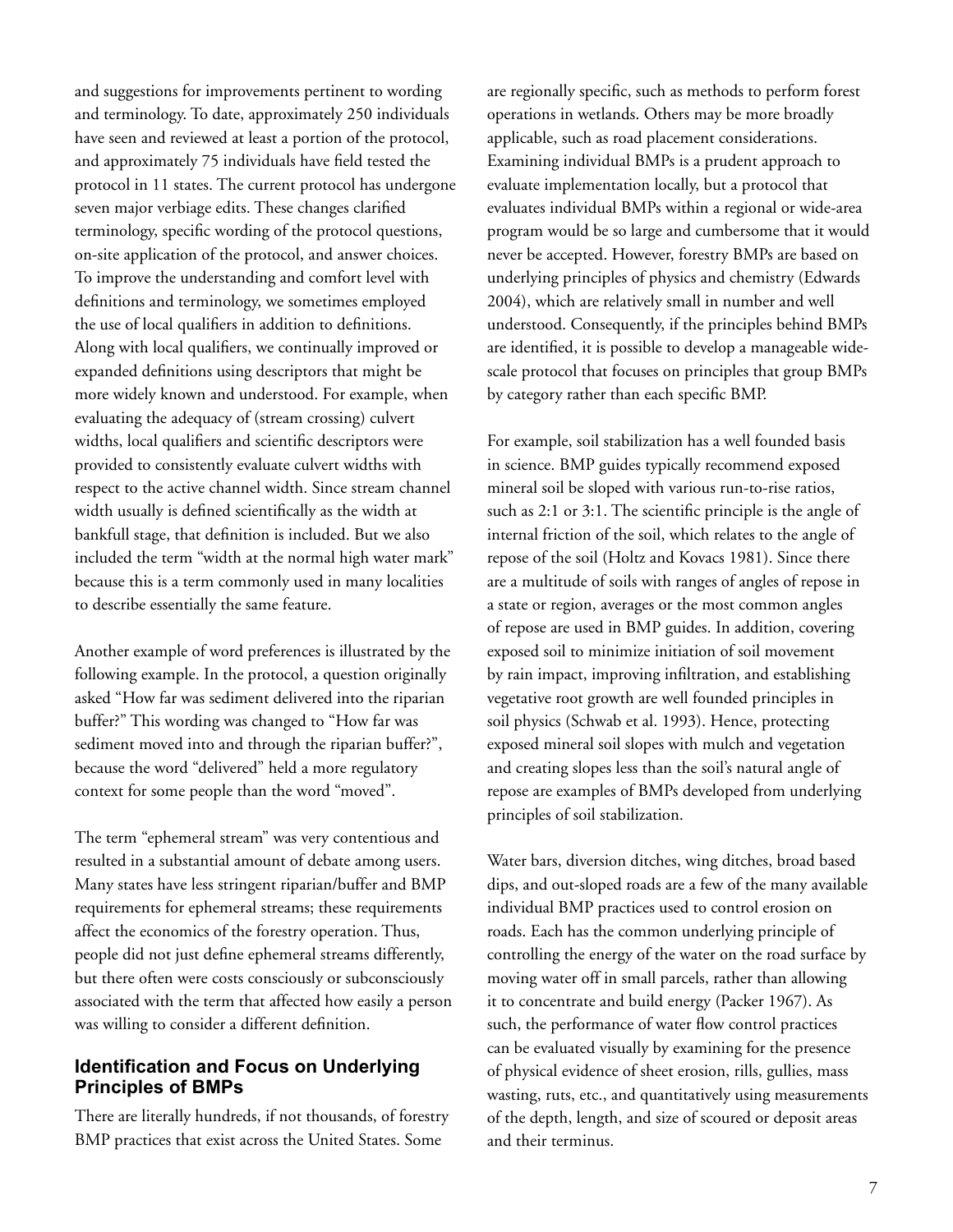Obviously this type of approach assumes observable or easily measurable evidence that the practices were successful in meeting the underlying principles of the practice or combined practices. This may not always be true, particularly for small problems, such as onetime minor additions of sediment or locations of only minor erosion. But the more chronic problems that are of primary concern usually have some visually obvious symptoms that can be used to determine where BMPs were not used, were used inappropriately, or were inadequate, and assist with determining the degree of performance.

The "principle" concept can be applied to any BMP that has a scientific foundation based on one or more principles. However, it is possible that no underlying scientific principle for a given BMP exists, and instead it is based on social or political considerations, such as desiring to know if a forester was involved in the harvest or if BMPs were specifically required in a contract. In such cases, the underlying social or political principle must be identified so field measurements or information collected can be designed to focus on metrics of this principle, and data can be collected, analyzed, and reported in the same consistent manner as for scientifically principled BMPs.

The fundamental shift to an approach focused on principles alters how BMP implementation training is conducted and shifts the focus to performance of BMP application rather than the prescriptive measures themselves. Prescriptive measures offer a guide to implementation, but these guidelines do not determine or necessarily improve performance. In the principle approach, BMPs are planned, designed, and implemented based on whether the BMP is needed at that location and its potential for success in controlling a performance measure (e.g., Will it keep sediment from reaching the stream?). Thus, thought processes will shift from solely using prescribed guidelines, such as crossdrain culvert spacing distances based on grade, toward including consideration of performance to control sediment production along the road length based on field conditions, experience, etc. This approach will not eliminate all problems because not all problems and potential BMP mitigations can be anticipated before

or even during an operation. Nor does it preclude states from maintaining control over guidelines or specific BMPs. But the approach does promote greater consideration of the local conditions and potential problems and solutions up front, rather than simply following prescriptions with little thought of how appropriate or effective that BMP may be. Performancebased decisions may result in cost reductions because BMPs can be applied where and when they are most needed and they allow improved planning and evaluation of planning. Furthermore, as regional and national data are analyzed, the results may identify universally or regionally problematic situations or situations where problems are rare, which also may result in making BMPs more environmentally and cost effective.

## **Reducing Subjectivity and Increasing Repeatability of Data Collection**

For any protocol or similar tool to be useful, it is necessary to design it so the metrics are largely or fully quantifiable. This approach reduces subjectivity and results in identical or similar answers to each protocol question regardless of who collects the data. This characteristic is necessary to make the protocol and its findings relevant and credible.

The Regional BMP Protocol is intended to be similar to the USFS Forest Inventory Assessment program which collects data in a consistent repeatable format from the various forest types across the United States. Consequently, subjective words were avoided in the Regional BMP Protocol questions, as different individuals interpret or apply them differently. For example, terms such as "excessive", "minimum", "acceptable", "low impact", and "short-term" will be interpreted and used differently among individuals and states reporting BMP performance. To avoid different interpretations and subjectivity, questions are worded specifically and clearly. A question such as "Is the BMP practice effective?", will result in a subjective answer, whereas the question "Is a rill evident?" is much less subjective, particularly when the definition of a rill is provided. In this case, the definition of a rill is based on quantifiable measurements of width, length, and/or depth and provided in the glossary. Similarly, a question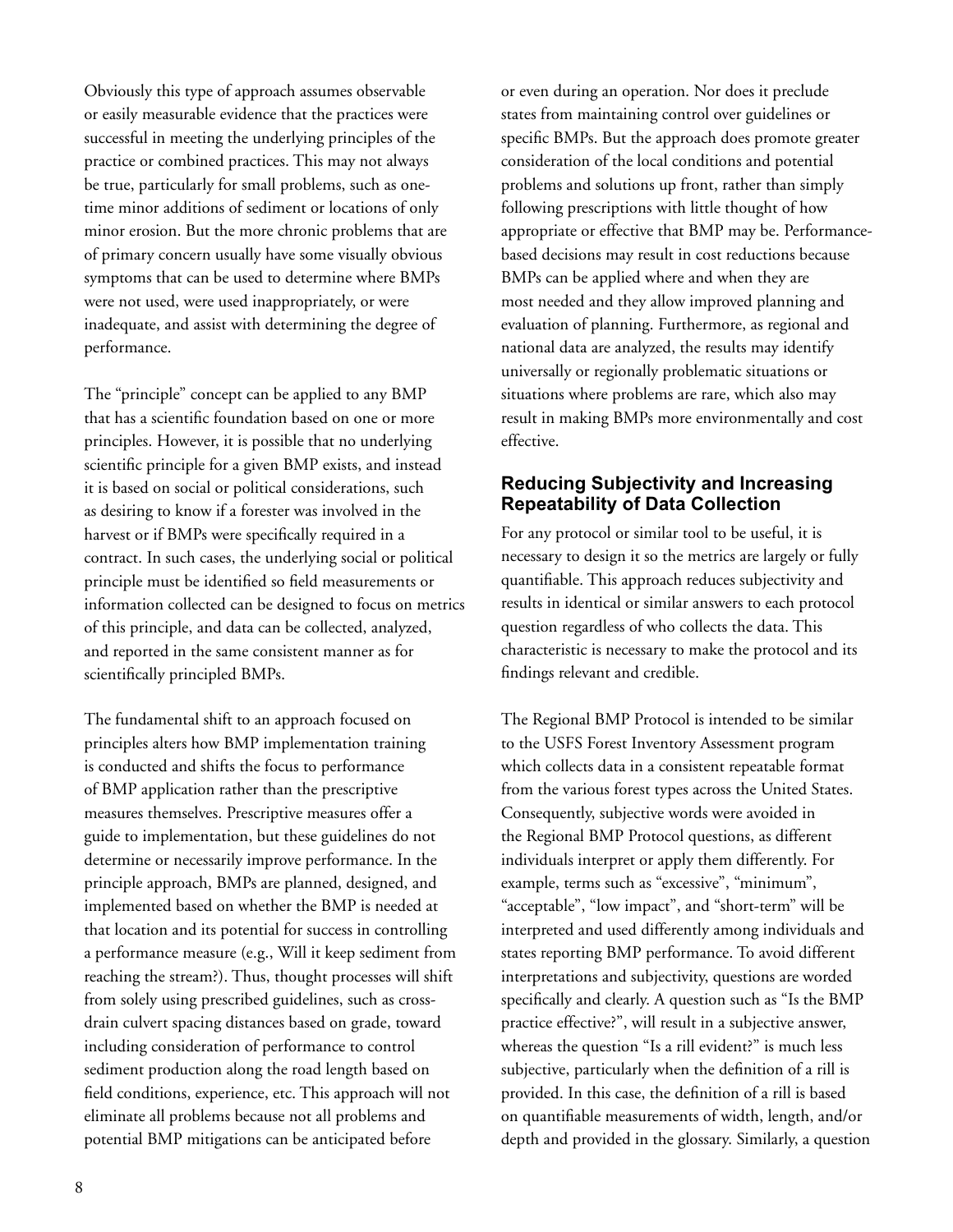such as "Is sedimentation on the stream bank and/or in the stream substantial?" could be reworded "Are sediment accumulations on the stream bank and/or in the stream greater than or equal to [one of the defined answer choice categories or measurements]?"

Dependable evaluation of BMP effectiveness also depends on when the sample unit is evaluated. Presuming that conditions generally improve over time, as many studies suggest with either direct or indirect measurements of BMP effectiveness (Hornbeck and Kochenderfer 1999, Kochenderfer et al. 1997, Lynch and Corbett 1990), it is best to evaluate BMPs when their effectiveness is most tested – during or soon after forest operations when soil disturbance is typically greatest. Waiting longer may conceal some effects and suggest better BMP effectiveness than actually occurred, due to either natural or later human rehabilitation on the site. Alternatively, infrequent extreme rain events could create much greater change to the site than was caused by the operation. New disturbances also could occur that were not linked to the forest operation, such as off-road vehicle use, if too much time exists between the forest operation and effectiveness monitoring, and the more contemporary disturbance could be attributed erroneously to the operation. The Regional Protocol requires monitoring be completed within 1 year from the time site activities are completed, though monitoring during or immediately after the operation is recommended.

Protocol precision is reassured by having duplicate evaluations of the same sample unit done by different people or teams. One type of repeated measurements on a subset of sample units can be made by a quality assurance/quality control (QA/QC) team member at the same time data are collected by the primary individual assigned to data collection. These are referred to as "hot checks" and are critical to improve future data collection. Hot checks also are valuable as educational tools for data collection crews<sup>1</sup>. In addition to hot checks, repeated evaluations can be done by different people revisiting subsets of sample units sometime after the first evaluation. It is essential that the repeated evaluation be completed soon after the original review so answers to questions are not affected by the time lag. For example,

different answers to the question "Is a rill evident?" might be expected if a road is evaluated immediately after road construction before rain events occurred compared to 6 months later at the end of the rainy season. To ensure improvement in protocol precision, the individual conducting the repeat sampling should follow a set process to reconcile the reason(s) for dissimilar answers. Repeated evaluations during visits have been used more commonly than hot checks to verify precision of the Regional Protocol, but both are important techniques for identifying unclear questions or those that may regularly provide imprecise answers.

Repeatability should be assessed during development and after the protocol is accepted to ensure continued repeatability and potential areas for question refinement. The degree of repeatability should be determined and reported annually or on some regular, convenient basis as part of the quality assurance portion of the protocol. The required number of repeated measurements can be determined by the costs of repeating measurements or on tests of statistical power. The latter is more statistically sound and provides quantifiable levels of confidence in the results. But if the number of statistically defined repeated measurements is too expensive or time consuming, basing repeated samples on economics is a better alternative than not performing repeated measurements, though the information may not be as accurate as a statistically valid sample.

In the first phase of the Regional BMP monitoring project, 30 percent of the sample units were revisited for replication testing. This equals 620 questions replicated, which was 17 percent of the total number of questions answered for all sample units. The percentage of questions replicated does not equal the percent of sample units resampled because each sample unit may not include attributes from all the sections of the protocol; for example, not all sample units have a water body crossing. Therefore, each sample unit may have a different number of questions based on the components of the sample unit, and each sequence of questions within each section of the sample unit may vary due to the dichotomous structure of the protocol questions and answers. No sites evaluated in the first phase of testing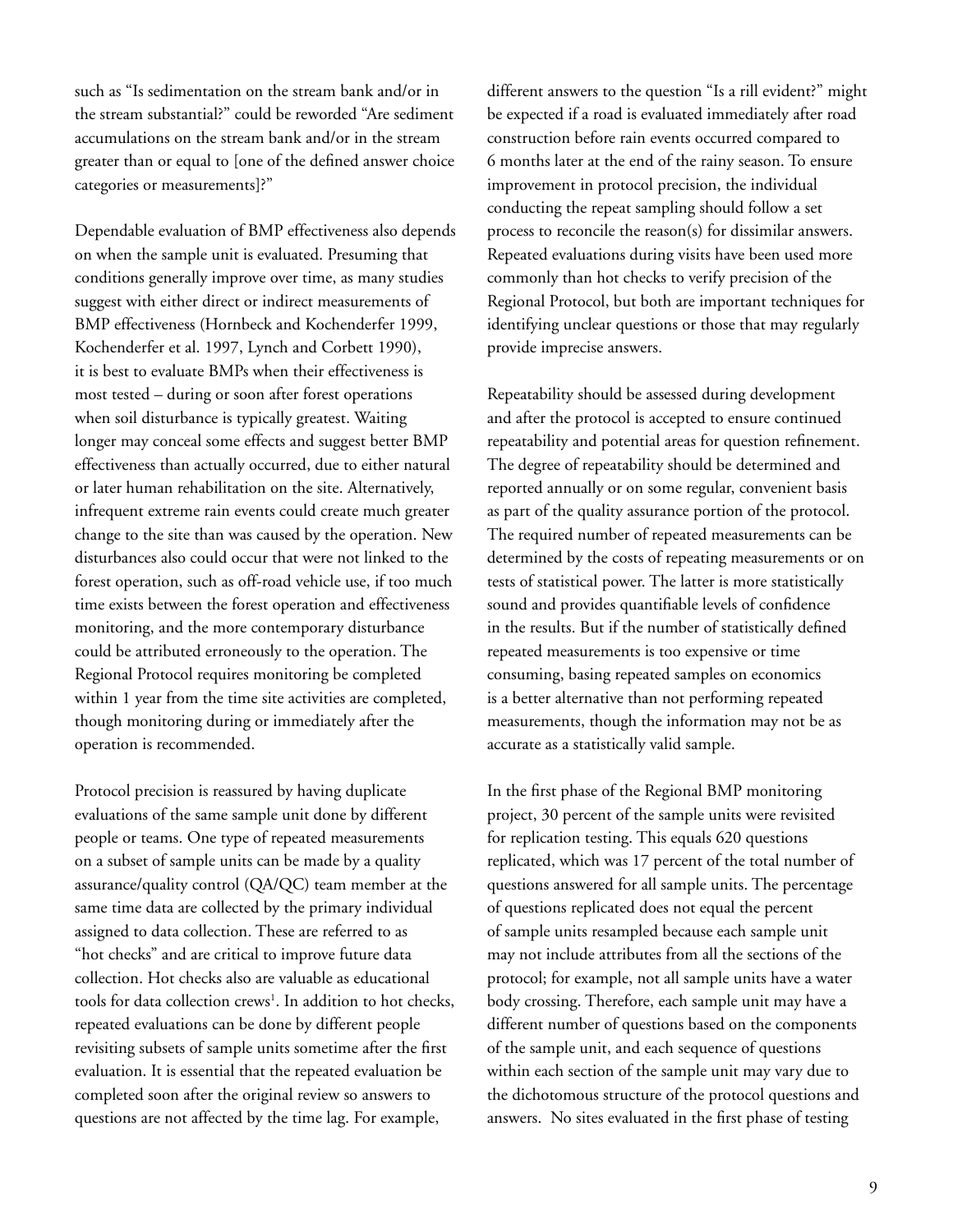had haul roads in the riparian buffer, so no questions ever were answered in this section. All other sections were evaluated by a second team. The first phase results indicated 71 percent of the 620 replicated questions had identical answers from the two evaluators/teams who visited the same site independently. The two independent site evaluations occurred in the same field season and typically within a 2-week period. Since this is the first testing of the replication process, the level of replication that will be possible or considered acceptable currently is unknown. However, the current goal of the project is to obtain an overall replication rate of 90 percent, which is comparable to the Forest Inventory and Assessment program goals for similar types of data collection. The continuous improvement process in the next phase of testing adds a reconciliation component to gain insight for improving replication of site evaluations and specific questions.

Repeatability also is a function of space. In the Regional Protocol, the general location of the forestry operation is defined as a sample unit. As mentioned earlier, because the protocol focuses on BMPs and their role in protecting water quality, sample unit boundaries are defined in terms of their proximity to water bodies. Where multiple sample units exist in a single forest operation, one, some, or all of the units can be selected for evaluation, depending on the design of the sampling scheme. Geographic Positioning System (GPS) coordinates are determined on site during protocol use to identify the location of the sample unit either at the entrance to or at the primary log landing in the sample unit. This assures quality assurance checks and site re-evaluations are done within the correct sample units.

After initial evaluation of the sample unit, a resampling strategy should be developed to evaluate the long-term performance of BMPs. Ideally, long-term subsampling should be done annually, though many states probably will not have the resources to resample that frequently. Sample units chosen for resampling do not have to be selected randomly; they can be stratified and selected in a way that provides the state with the information with which it is most interested concerning long-term BMP effectiveness. For example, sample units can be categorized based on results from the initial evaluation

or by site factors, such as soil erodibility potentials, terrain conditions, harvesting systems, etc. From this information, units can be selected for resampling based on their potential risk, probable concern, or initial effectiveness.

## **Consistent and Transparent Data Analysis and Reporting**

Ultimately, the reasons for having a protocol to evaluate BMP performance are to analyze the data, distribute results, provide meaningful measures of BMP performance, identify common weaknesses of BMP implementation, develop or revise BMPs and BMP recommendations and guidelines, and potentially target BMPs to specific conditions where they are most needed and provide the most utility. All of these actions require credible results. Thus, consistency is as important for data analysis and results reporting, as it is for measuring performance in the field.

Analytical consistency does not mean that each year's tests are limited to the same ones used when only 1 year of data were available. Instead, consistency means that data must be analyzed using accepted mathematical and statistical procedures. Analyses must never be structured to prove a priori conclusions about the data. However, analyzing data in various permutations or groupings is encouraged to extract from the data as much useful information as possible. As multiple years of data become available, additional analyses may be possible or useful due to increases in the number of samples, temporal trends in the data, or if additional testable inferences were insinuated but not conclusive from prior years' data.

Data analysis should be transparent; that is, the analytical and mathematical procedures used should be explained clearly. Also, one should explain the way data were identified as suspect (i.e., statistical outliers, suspected problems with data loggers, data entry mistakes, etc.) and how those data were handled during analyses (e.g., removed from the data set, included in only some analyses, etc.). Reasons for excluding any data point always should be disclosed, but data should be excluded only rarely and for well defined reasons. If suspect data become increasingly common, the reason for them should be identified and rectified. Solutions may include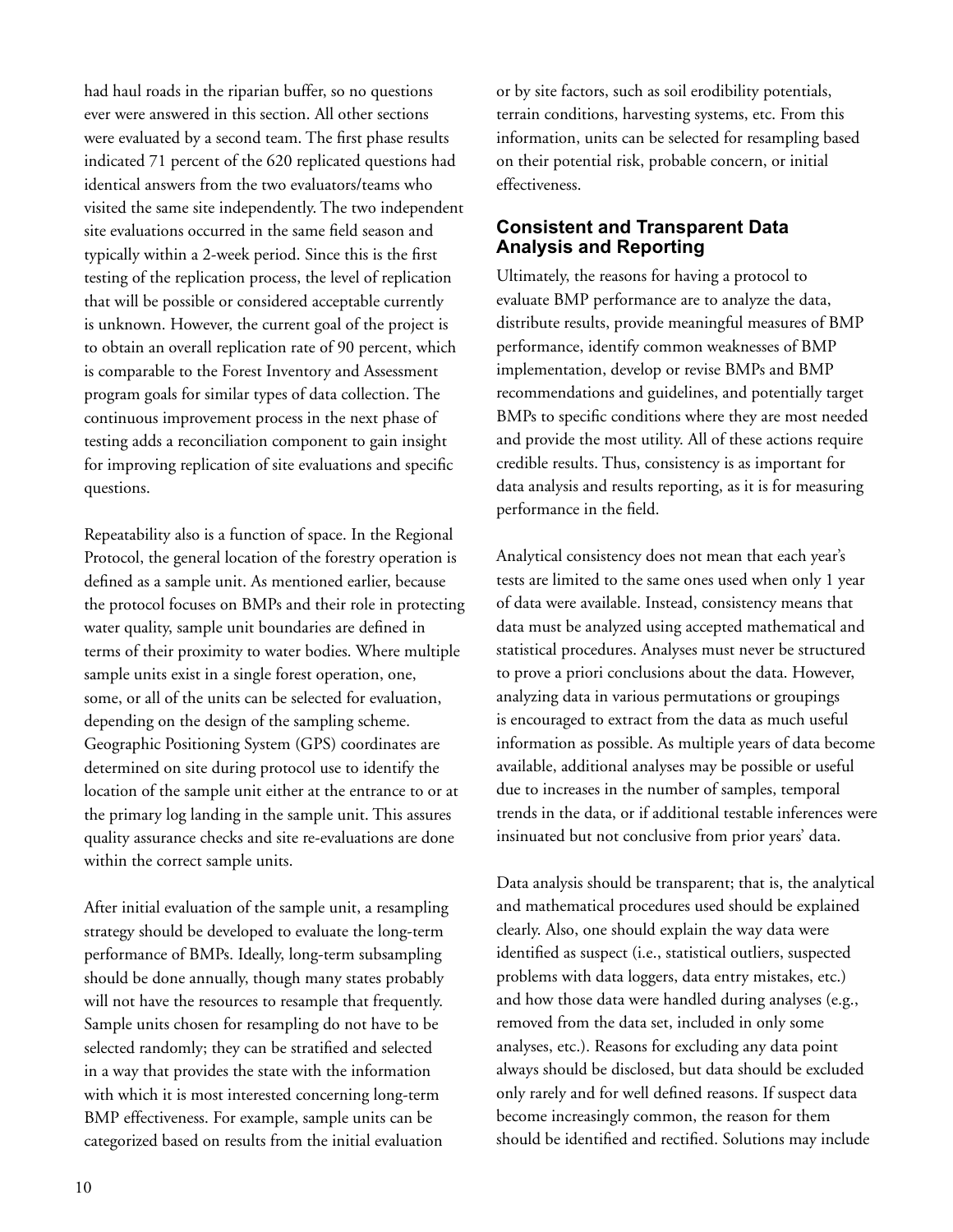improved wording in the protocol, better field training for users, or repairing faulty data-collection equipment. Currently, oversight to maintain consistency is monitored by the USFS Northeastern Area State and Private Forestry in Durham, NH.

Providing a consistent reporting format among states and regions is an essential component of the protocol to illustrate how BMP performance is quantified, demonstrate trends in performance over time, and identify areas of BMP weakness. Transparent analysis, documentation, and dissemination of results also will provide consistent, scientifically based information pertinent to forestry's CWA silvicultural exemption and will be useful in allaying public suspicions about forestry's resistance to revealing environmental effects. Within the forestry profession, consistent reporting has the potential to create many educational and training opportunities.

# **Information About the Protocol**

More information on the protocol and how to implement it can be obtained by contacting the authors or a USFS Northeastern Area Watershed Team member. The authors can be contacted at the following e-mail addresses: ryderbmp@yahoo.com or pjedwards@fs.fed.us. The Northeastern Watershed Area Team leader for this protocol currently is David Welsch, who can be contacted at dwelsch@fs.fed.us.

Currently, a set of computer programming queries is being developed which will provide states or individual users with results summary. Additional user-defined analyses also may be performed on the data to extract other needed information. These queries are expected to be completed by spring 2006. When completed, both the queries and the Regional Protocol will be published by the USDA Forest Service.

# **Conclusion**

To improve consistency and repeatability, and to allow a more universal approach for monitoring BMP performance, this protocol focuses on the underlying principles of BMPs. This approach is in contrast to evaluating BMP compliance based on prescriptive guidelines, such as cross-drain spacing on roads, or

monitoring each specific BMP, which is impossible over a wide region that employs hundreds or thousands of BMPs, or monitoring surrogates of BMP effectiveness, such as turbidity levels downstream from a forestry activity.

The current form of the protocol was developed after input and critique by hundreds of individuals and by onsite field-testing in 11 northeastern states. Initial testing demonstrated wide-area or regional BMP monitoring is capable of producing repeatable results across diverse harvest situations while still allowing states to retain control of their BMP guidelines. The protocol has been revised several times and has undergone additional broadscale testing during the 2004 field season.

Key elements used in developing the wide-area BMP monitoring protocol, which is an expert system, were (1) an extensive collaboration process with a wide variety of stakeholders; (2) consistent terminology; (3) use of BMP principles rather than prescriptive practices; (4) quantitative reproducible results; (5) transparency of analyses and results; (6) credible quality control and quality assurance procedures; and (7) regular revision to improve and make it more widely applicable. Improving credibility of forestry BMP monitoring is dependent upon a peer reviewed, repeatable, objective evaluation process that is considered acceptable to diverse stakeholders. This protocol could be valuable for site evaluations in conjunction with water chemistry monitoring and biologic assessments; combining multiple monitoring systems may lead to a better understanding of BMP performance and effectiveness in protecting water quality from forest operations.

This protocol focuses on BMP monitoring for timber harvesting. Similar monitoring protocols could be developed from this same process for other forestry activities, such as site preparation. Other nonforestry uses, such as recreation trails and public roads that cross water bodies, also may find utility in this approach.

### **Acknowledgments**

We sincerely thank Tim Post of the Maine Forest Service; Christopher Solloway, U.S. Environmental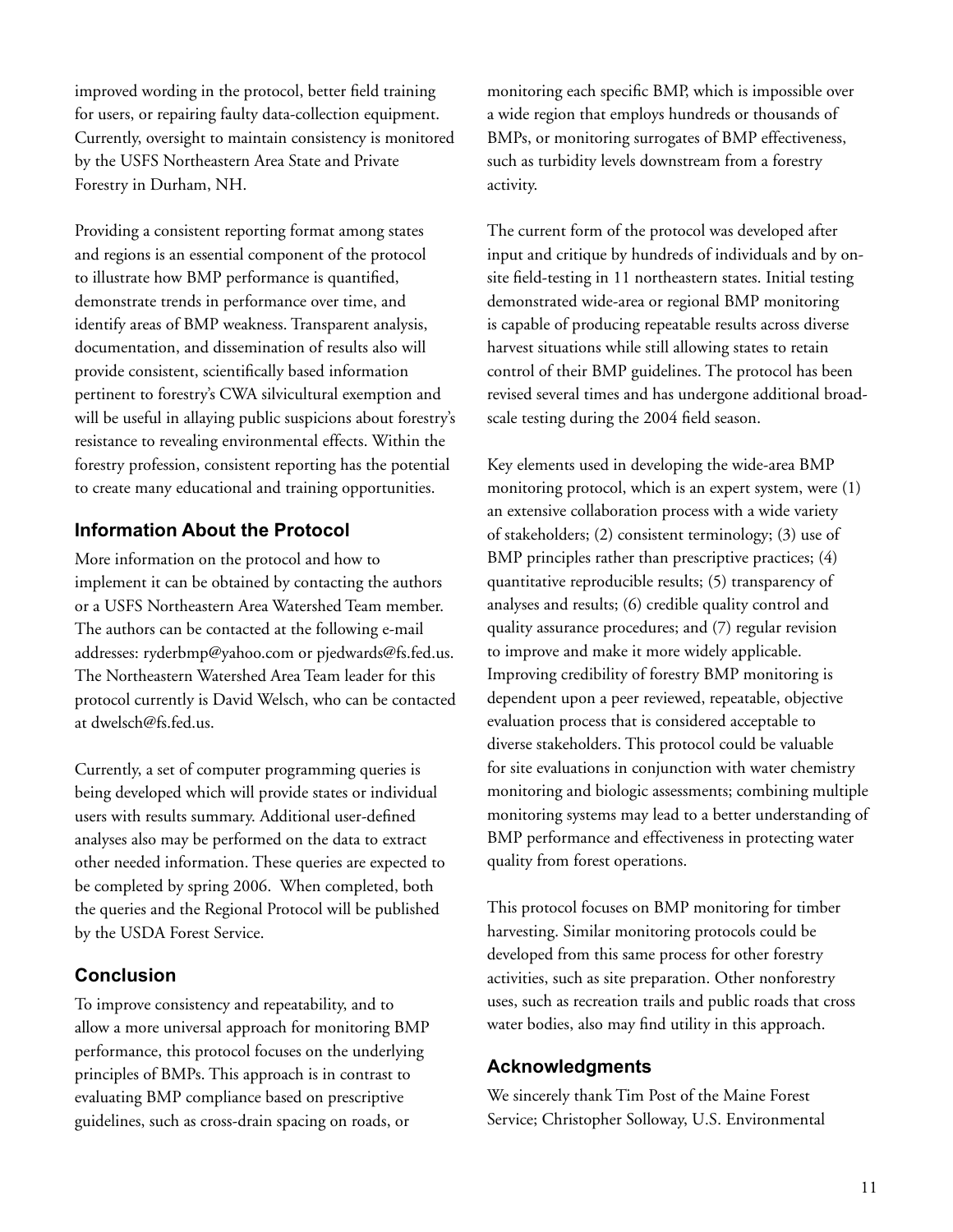Protection Agency, Office of Water Assessment and Watershed Protection Division; Steve Koehn, Maryland State Forester; and Patrick Sirios, Director of Maine's SFI Program, Maine Forest Service. We also thank the USDA Forest Service's Northeastern Area Watershed Team, and all the participating states, organizations, and individuals who have been involved in protocol development and testing.

# **Literature Cited**

- Beard, G.R.; Scott, W.A.; Adamson, J.K. 1999. **The value of consistent methodology in long-term environmental monitoring.** Environmental Monitoring and Assessment. 54: 239-258.
- Brieman, L.; Friedman, J.; Olshen, R.; Stone C. 1984. **Classification and regression trees.** Stanford, CA: Wardsworth and Brooks/Cole Advanced Books. 368 p.
- Dissmeyer, G.E. 1994. **Evaluating the effectiveness of forestry best management practices in meeting water quality goals or standards.** Miscell. Pub. 1520. Atlanta, GA: U.S. Department of Agriculture, Forest Service. 166 p.
- Edwards, P.J. 2004. **Forestry best management practices: where we've been, where we're going.** In: Proceedings of the 2003 Penn State forest resources issues conference, forestry's role in integrated water management; 2003 March 25-26; University Park, PA. University Park, PA: The Pennsylvania State University: 26-33.
- Edwards, P.J.; Stuart, G.W. 2002. **State survey of silvicultural nonpoint source programs: a comparison of the 2000 northeastern and national results.** Northern Journal of Applied Forestry. 19: 122-127.
- Holtz R.; Kovacs, W. 1981. **An introduction to geotechnical engineering.** Englewood Cliffs, NJ: Prentice-Hall Inc. 733 p.

Hornbeck, J.W.; Kochenderfer, J.N. 1999. **Linkages between forests and streams: a perspective in time.** In: Verry, E.S.; Hornbeck, J.W.; Dolloff, A.C., eds. Riparian management in forests of the continental eastern United States. Boca Raton, FL: Lewis Publishers: 89-98.

- Kochenderfer, J.N.; Edwards, P.J.; Wood, F. 1997. **Hydrologic impacts of logging an Appalachian watershed using West Virginia's best management practices.** Northern Journal of Applied Forestry. 14: 207-218.
- Lynch, J.A.; Corbett, E.S. 1990. **Evaluation of best management practices for controlling nonpoint pollution from silvicultural operations.** Water Resources Bulletin. 26: 41-52.
- National Council for Air and Stream Improvement (NCASI). 2001. **Forestry operations and water quality in the northeastern states: overview of impacts and assessment of state implementation of non-point source programs under the federal Clean Water Act.** Tech. Bull. 820. Research Triangle Park, NC: National Council for Air and Stream Improvement. 109 p.
- Packer, P.E. 1967. **Criteria for designing and locating logging roads to control sediment.** Forest Science. 13: 2-18.

Schwab, G.; Fangmeier, D.; Elliot W.; Frevert, R. 1993. **Soil and water conservation engineering, fourth edition.** New York: John Wiley and Sons, Inc. 507 p.

U.S. Environmental Protection Agency. 1993. **Chapter 3. Management measures for forestry.** In: Guidance specifying management measures for sources of nonpoint pollution in coastal waters. EPA 840-B-92- 002. Washington, DC: U.S. Environmental Protection Agency. Accessed at www.epa.gov/owow/nps/MMGI/ Chapter3/ch3-1.html.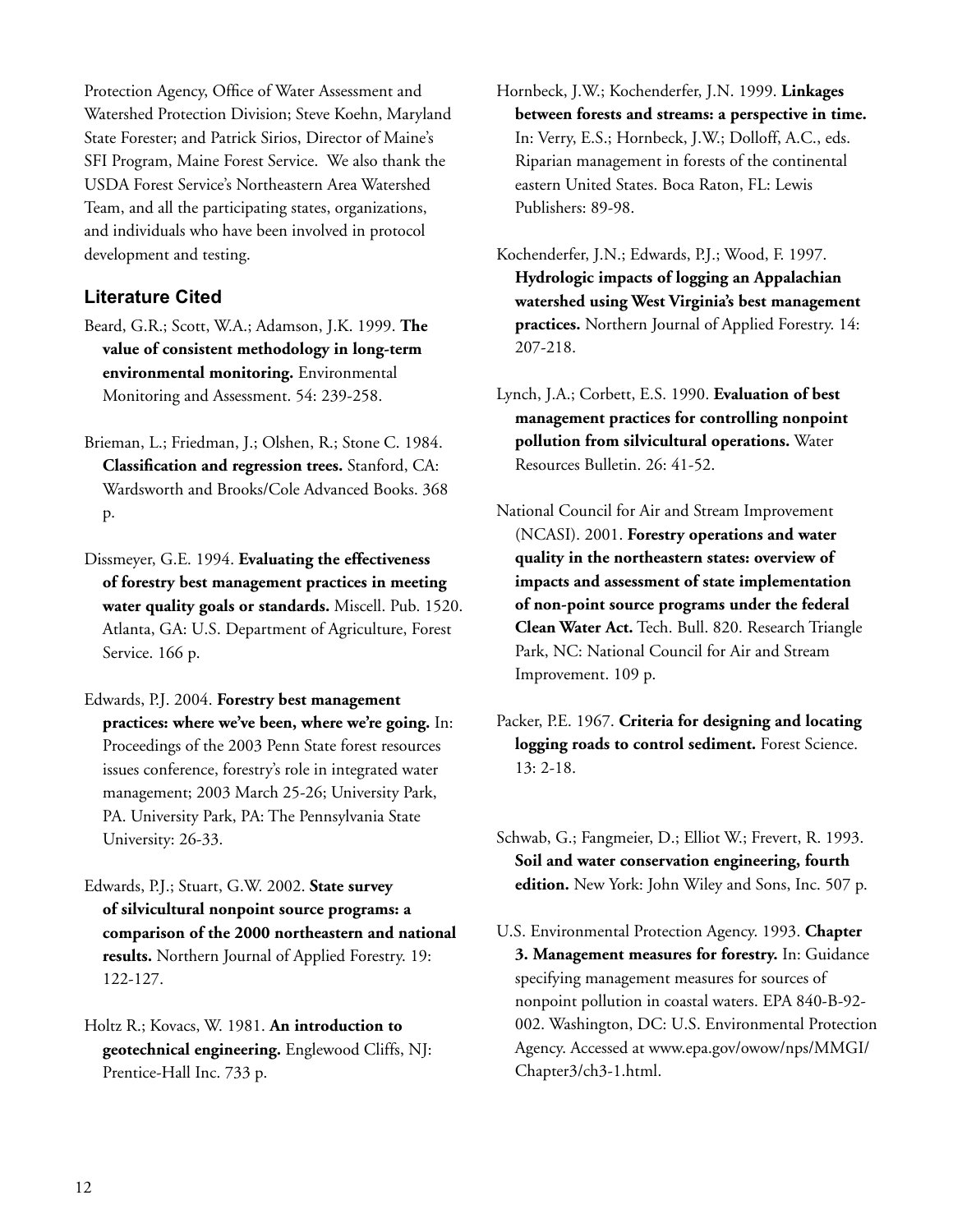# **Appendix**

Steps used in the development, testing, and review process for this Regional BMP Protocol.

- 1. Identified questions that would elicit an outcome-based answer to evaluate quality of BMP implementation.
- 2. Identified an appropriate set of answer choices that are easily identifiable. (Answers reflect ranges of on-site conditions to reduce subjectivity.)
- 3. Edited questions and answer choices to minimize subjectivity.
- 4. Identified questions that assisted with relating activities and outcomes.
- 5. Ensured questions and answer choices had a scientific underlying principle (see Identification and Focus on Underlying Principles of BMPs section, page 7); grouped practices by common underlying principles. This process required substantial literature review and discussions.
- 6. Developed a consistent on-site evaluation procedure.
- 7. Formulated questions and arranged answers into a dichotomous key to determine the next series of questions to be answered.
- 8. Field-tested questions, associated answer choices, and evaluation process. Initial trials and testing were conducted using a written protocol.
- 9. Programmed protocol questions and answer choices into a data dictionary for use in Global Positioning System units. This eliminated redundant data entry and improved data analysis since all answers are in a consistent format.
- 10. Modified and edited questions, answer choices, and the evaluation procedure to improve the protocol based on comments after field testing. Only comments that were scientifically justified and relevant were incorporated. Keeping protocol questions focused on the topic required patience, diplomacy, and an acceptance to new ideas and perceptions. This step was repeated seven times (in two major regional trials).
- 11. Analyzed questions for repeatability and made appropriate corrections after the first regional test. Conducted a 2-day meeting to discuss how collected data would be presented and summarized in annual reports, identified concerns and areas needing improvements that must be addressed to continue developing the protocol further. This meeting included project participants and newly interested parties.
- 12. Transferred protocol questions to Palm Pilots™ for the second regional trial, thereby allowing the user to "skip" or "jump" to the next appropriate question based on answer choices in the dichotomous key.
- 13. Conducted the second regional test, which included new participants and existing participants, to continue building the database for evaluating BMP effectiveness and improving protocol contents. Asked participants to compare the revised version of the Regional Protocol to the protocol they currently use.
- 14. Solicited additional specialized experts to assist in areas where the protocol was identified to be weak (e.g., fish passage). Worked with experts to develop additional questions within the protocol format, making sure each was based on scientific principles. Protocol developers must ask the appropriate questions to allow the expert to create the best questions that allow for the greatest technology transfer to the audience of users, while maintaining brevity.

Excerpt from the original protocol illustrating question progression and dichotomous key design. APPROACH A refers to the right side of the stream. An identical set of questions is provided for the left side (APPROACH B) of the stream.

- 27. APPROACH A. Which of the following best describes the soil movement for the slope distance outside the buffer? (Your answer will automatically take you to the appropriate set of questions)
	- 1. Sediment delivery to water body. (go to #28 )
	- 2. Sediment was delivered inside the buffer and not to the water body. (go to #36)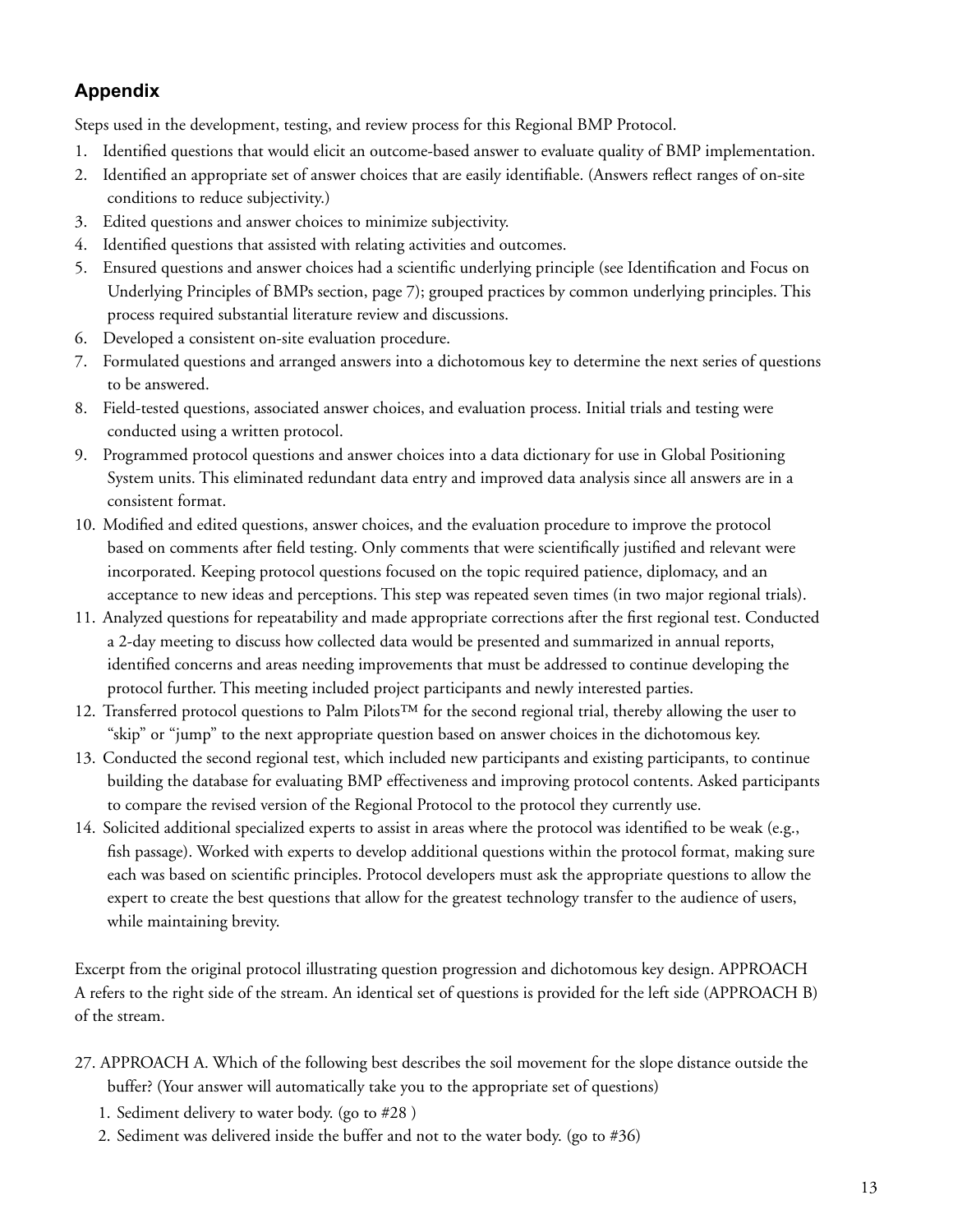- 3. Sediment moved outside the buffer and did not reach the buffer. (go to #42)
- 4. Soil stabilized outside the buffer. (go to #48)

IF SEDIMENT WAS DELIVERED TO WATER BODY

From outside buffer for approach "A"

- 28. What is the evidence that sediment was delivered to the water body from outside the buffer?
	- 1. Direct ditch or mineral rut termination at water body or high water mark.
	- 2. Gully terminating at water body or high water mark.
	- 3. Rill terminating at water body or high water mark.
	- 4. Sediment deposition trail or fan at water body or high water mark. (No channeling observable at high water mark)
	- 5. Sheet flows with soil slumping, dropping or soil puddling terminating at water body or high water mark.
	- 6. Mechanical addition of soil to water body or high water mark. (example; bulldozer pushing soil into water body)
- 29. What is the total length of rill, gully, ditch or rut? (Report in whole feet) (Enter "0" for sheet flow, mechanical addition or deposition fan.)
- 30. What is the mid point cross sectional area of the rill, gully, ditch or rut? (Report in whole square inches)
- 31. Measure the amount of sediment delivered to the water body, from outside the buffer in question #28 in cubic feet to one decimal. (Enter "0" if not measurable)
- 32. Which of the following best describes the type of sediment delivered to the water body?
	- 1. Organic material
	- 2. Silts and loams
	- 3. Sands
	- 4. Gravels
	- 5. Cobbles and stones
- 33. Will sedimentation continue to occur during the next storm event?
	- 1. Yes
	- 2. No
	- 3. Unknown
- 34. Which of the following activities was the primary cause of sediment delivery to the water body from outside the buffer?
	- 1. Trail or Road structure outside the buffer.
	- 2. Trail or Road maintenance activities outside the buffer.
	- 3. Lack of trail or road maintenance activity outside the buffer.
	- 4. Landing/Yard activities outside the buffer.
	- 5. Harvesting activities outside the buffer.
	- 6. Improper BMP application.
	- 7. Timing of operation due to soil and weather conditions.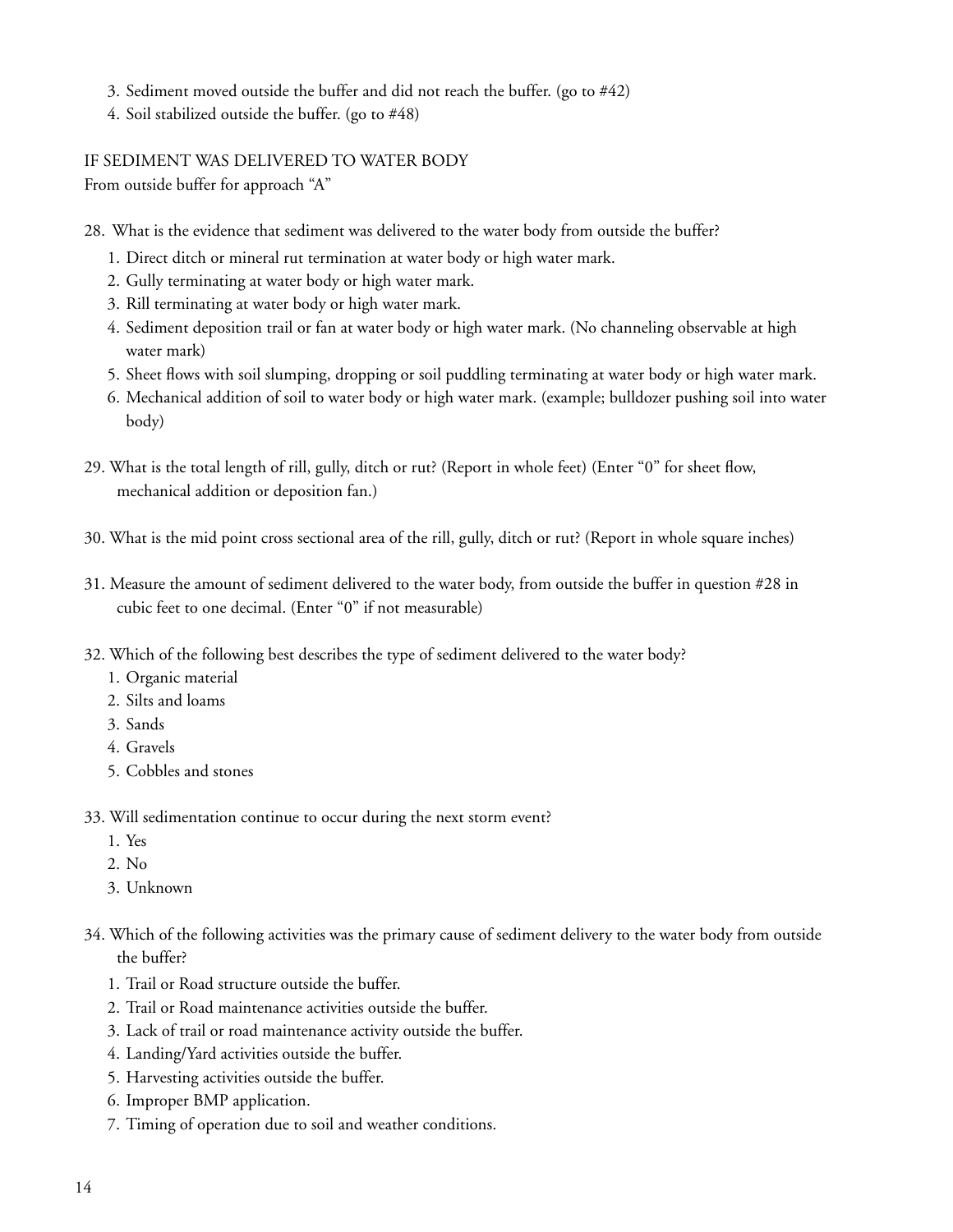- 8. Other land use activities outside of buffer.
- 9. Natural event.
- 35. For question #34, describe the most likely reason sediment was delivered to the water body regarding application of BMP principles and practices? (Answer will take you to question 49)
- 1. Principles not applied. (go to #49)
- 2. Practice failed due to inadequacy or incompleteness of practice implementation. (go to #49)
- 3. Inadequate maintenance of practices. (go to #49)
- 4. Principle(s) followed and Practice(s) applied appropriately but failure occurred. (go to #49)
- 5. Trail or Road location does not allow for adequate water flow control. (go to  $#49$ )
- 6. Practice applied correctly but degraded by other land use activity. (go to #49)
- 7. Practice inadequately applied and degraded by other land use activity. (go to #49)
- 8. Other land use activities only. (go to #49)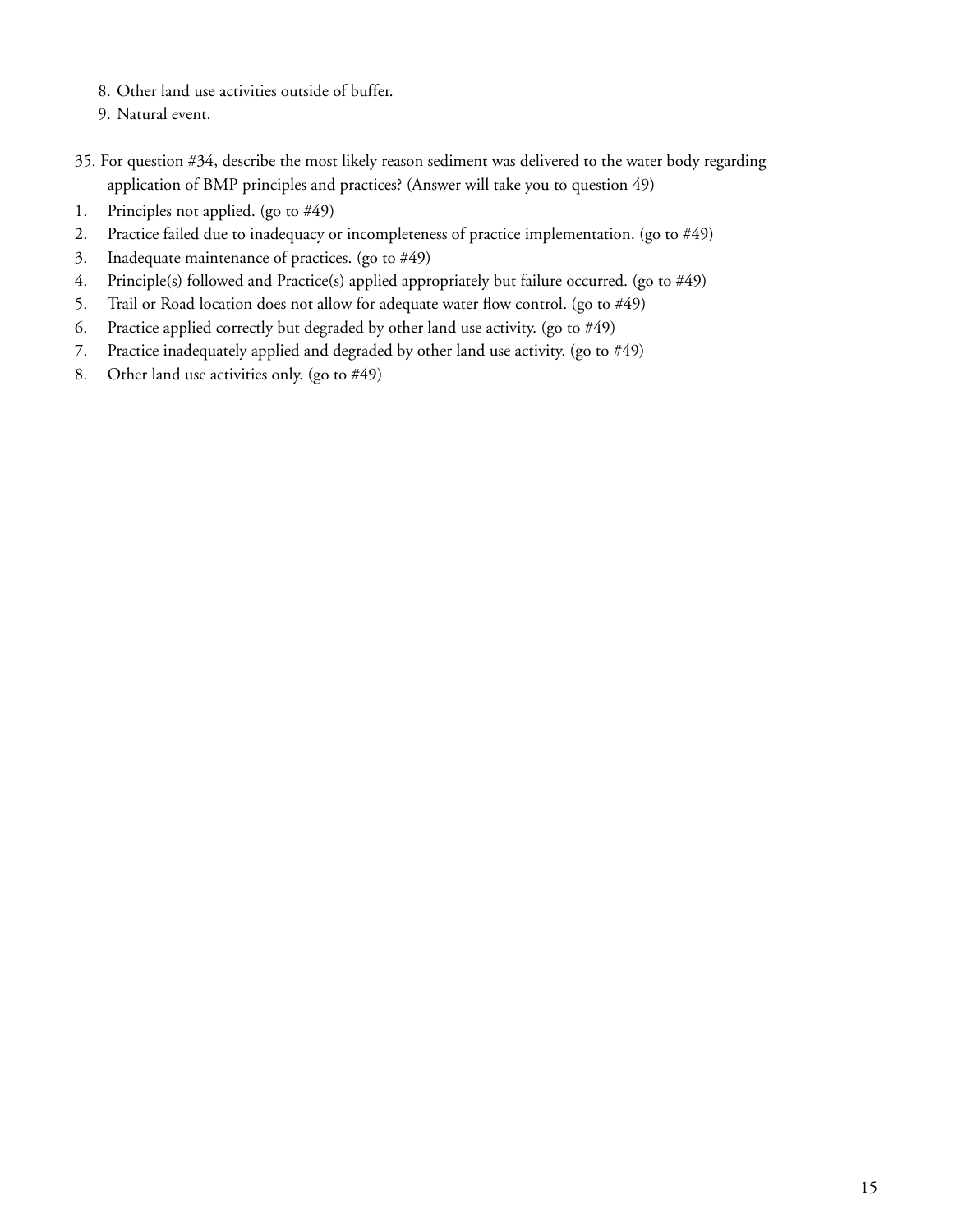Ryder, Roger; Edwards, Pamela J. 2005. **Development of a Repeatable Regional Protocol for Performance-Based Monitoring of Forestry Best Management Practices.** Gen. Tech. Rep. NE-335. Newtown Square, PA: U.S. Department of Agriculture, Forest Service, Northeastern Research Station. 15 p.

There has been a long-standing interest in improving Best Management Practice (BMP) monitoring within and among states. States monitoring the implementation and effectiveness of BMPs for forest operations take a variety of approaches. This creates inconsistencies in data collection and how results are reported. Since 1990 attempts have been made to develop a consistent BMP reporting methodology; the attempts have met with varying degrees of success, utility, and acceptance. Traditional monitoring focused on individual BMPs in terms of prescriptive guidelines, but this approach created inconsistent monitoring methodologies. To improve consistency and allow a more universal method for BMP monitoring, the approach to developing the protocol, described herein, focuses on the underlying "principles" which guide the design and applicability of BMPs. Shifting emphasis to the underlying principles facilitates outcome or performance-based monitoring of BMPs, which is a more universal, less subjective, and more direct means of evaluating BMP performance for protecting water quality. In turn, repeatability is improved. In this paper we discuss the development process and initial testing of a consistent repeatable BMP monitoring protocol for timber harvesting activities adjacent to water bodies. The protocol could be applied across much of the United States.

**Key words:** BMP effectiveness, underlying BMP principles, expert system, water quality, erosion, sedimentation, timber harvesting, logging, road construction, road maintenance.